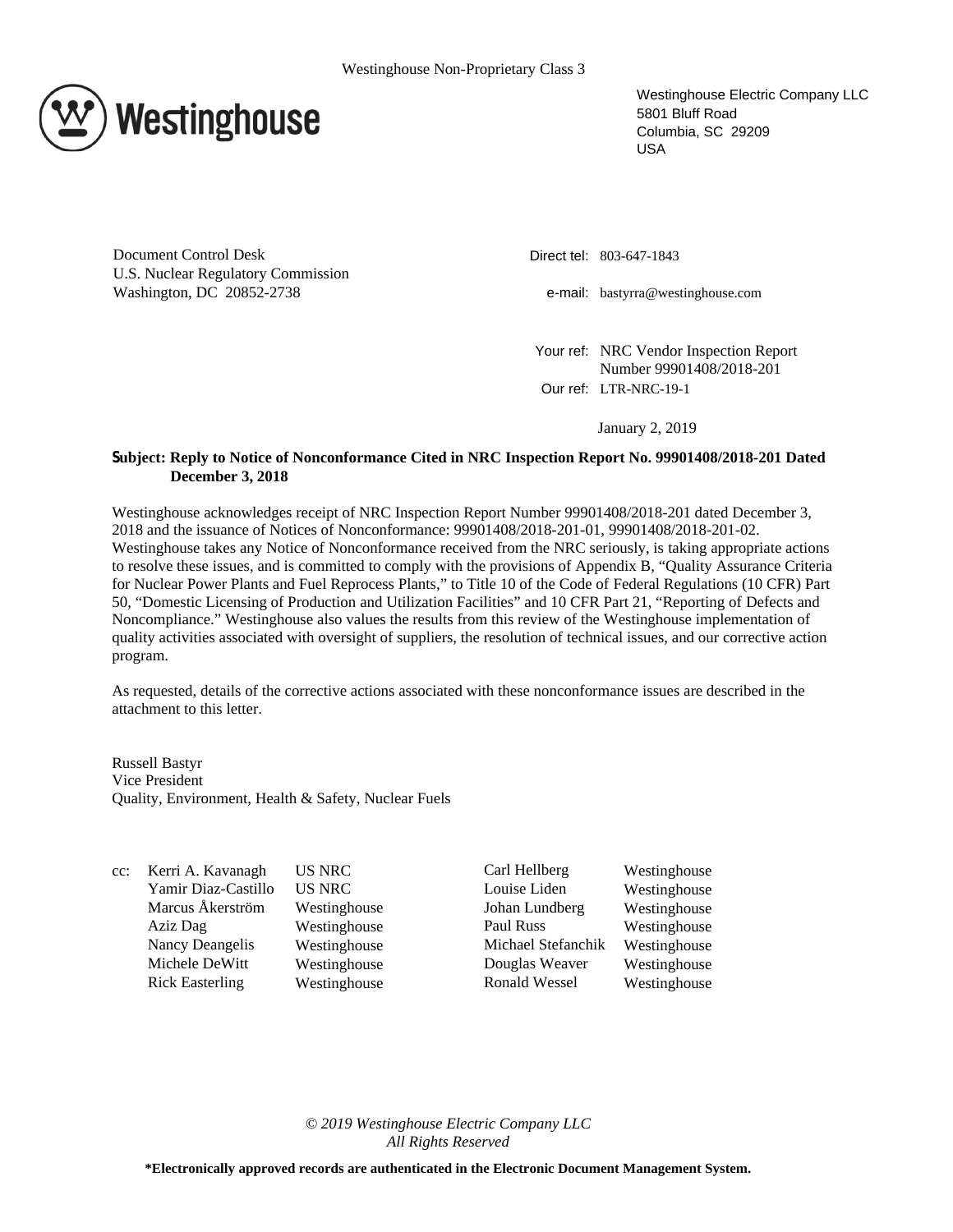Page 2 of 7 Our ref: LTR-NRC-19-1 January 2, 2019

## **Nonconformance 99901408/2018-201-01**

Criterion IX, "Control of Special Processes," of Appendix B, "Quality Assurance Program Criteria for Nuclear Power Plants and Fuel Reprocessing Plants," to Title 10 of the *Code of Federal Regulations* (10 CFR) Part 50, "Domestic Licensing of Production and Utilization Facilities," states that "Measures shall be established to assure that special processes, including welding, heat treating, and nondestructive testing, are controlled and accomplished by qualified personnel using qualified procedures in accordance with applicable codes, standards, specifications, criteria, and other special requirements."

Section 6.0 of WES' [Westinghouse Electric Sweden's] procedure BFE 13-110, "Handling of Filler Metal," Revision 1, dated June 14, 2014, states that "Dirt and unintentional coating on MIG/MAG, as well as TIG rod can result in porosity and other quality issues." In addition, Section 7.1 of BFE 13-110 states that "Only electrode material and filler material that is being used on an in-process welding work is stored at the welding station. It is important that only the current electrode and filler material for the current WPS be stored at the workstation." Furthermore, Section 7.5 of BFE 13-110 states that "Storage of rods shall be done without contact with water and moisture. The rod surfaces shall be protected from oil, grease, rust or other particles that attract moisture."

Paragraph 4.5 of WES' procedure QMS-A, "Quality Management System," Revision 7, dated August 23, 2013, states that "Procedures are established to specify the methods and extent of identification and traceability of items to ensure that only correct and acceptable items are installed or used in items and services." In addition, paragraph 4.5.2 of QMS-A states that "Identification of items is maintained, as necessary, to provide confidence that the correct items are used." Furthermore, paragraph 4.5.3 of QMS-A states that "Items including consumable materials and items identified as having limited calendar, shelf, or operating lives or cycles are traceable and controlled. The loss of identification on traceable items is documented and the items dispositioned in accordance with established procedures."

Contrary to the above, as of October 19, 2018, WES failed to assure that special processes were controlled and accomplished using qualified procedures in accordance with specifications and acceptance criteria. Specifically, the NRC inspection team observed filler metal rods in numerous work stations in the workshop hanging from various welding fixtures scattered throughout the workshop, and also found filler metal rods hanging from an air supply pipe in the liquid penetrant inspection booth where there was washing/hosing of penetrant with water, as well as spraying of developer and penetrant. The NRC inspection team also noted that filler metal rods in the work stations were not marked with the heat or lot number. Because filler metal rods kept in an unlocked rack in the workshop had filler metal boxes of multiple heats, no objective evidence existed to determine the heat or lot number for the filler metal rods stored in each of the different workstations. When asked for the requirements for handling the filler metal rods, the welder and/or his supervisor were not aware of the specific requirements or about the existence of WES' procedure BFE 13-110. These filler metal rods were used to weld the control rod blades for the Brunswick Steam Electric Plant, Units 1 and 2 (hereafter referred to as Brunswick). Proper control of filler metal rods is necessary to assure that each heat of material is documented in the associated traveler/routing as well as to avoid contamination and the introduction of detrimental material to the final product which could cause degradation (i.e., cracking) that could potentially result in the component not performing its intended safety function.

## **Westinghouse Response:**

Westinghouse has created issue report IR-2018-17755 in our Corrective Actions Program to track the issue and completion of the suggested corrective action plan.

**1) The reason for the noncompliance or, if contested, the basis for disputing the noncompliance:** A limited cause analysis has been performed and identified the following cause: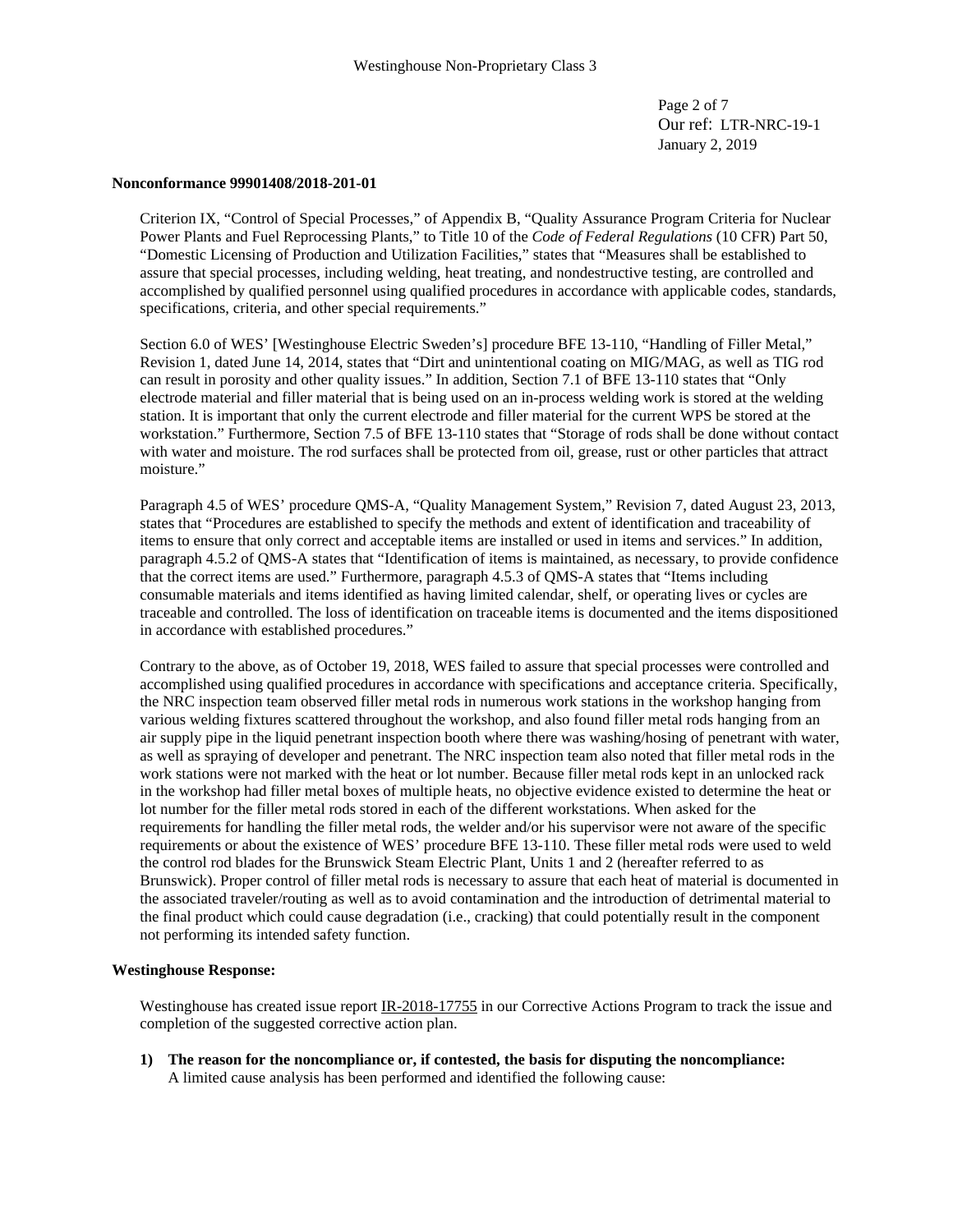Page 3 of 7 Our ref: LTR-NRC-19-1 January 2, 2019

## **Cause:**

Inadequate procedural requirements with regards to filler material control and inadequate knowledge at the workshop about the procedure requirements.

#### **Basis:**

The cause analysis reviewed the identified concern about lack of procedural awareness raised by NRC and concluded through interviews with control rod workshop manager (new in the position), welder, welding engineer that inadequate procedure training (of filler material control requirements) has been given to the workshop manager and welder.

The filler material control procedure does not provide sufficient level of requirements to guide the works to control the material in a sufficient manner. For example:

- the procedure states that welding wire shall be stored so that no contact with water or humidity exists, but does not restrict that welding wire should not be left in the liquid penetrant room, potentially exposed, between welding activities,
- the procedure do not provide guidance for which end to start welding to ensure traceability to material lot number is kept until the wire has been completely used.

#### **2) The corrective steps that have been taken and the results achieved:**

An assessment of the condition adverse to quality has been performed. WSE has reviewed the identified concern of the risk of potential contamination and introduction of detrimental material, and concluded that filler material should not be left in the liquid penetrant room between welding activities. The review also concluded that proper barriers have been in place to identify if a weld is contaminated. The welding station in the liquid penetrant room is only used for weld repair followed by visual inspection, NDT PT-testing, heat treatment of the Absorber Cross and another visual inspection. The barriers in place together with WSE operating experience of the control rods provide reasonable assurance of the weld quality and that the inspections in place would identify a contaminated weld. WSE has also verified that none of the filler materials types used in the U.S. projects have expiration dates with limited shelf time. WSE has reviewed the identified concern of material control and traceability which was raised by NRC and concluded that the risk for mixing filler material is low based on the following:

- Westinghouse fuel factory has restricted access including in-processing through security. Visitors must always be escorted by a Westinghouse employee when accessing workshops.
- The control rod workshop is operating on its own. Only control rods are being manufactured at the workshop, the filler material used for the control rods is allocated for that particular workshop. The filler material is not transferred between different workshops.
- There is an established storage location (rack) in the control rod workshop where filler material is being stored in their boxes. When all filler material of a lot has been used, new material is retrieved from the main storage at goods receiving. The control rod storage rack is also recognized in WSEs SAP system as a storage location to ensure traceability to available filler material batches and keeps count on available amount. The racks also are marked with the WSE batch no.
- The same experienced welder performs the welding in all of the welding stations in the control rod workshop which decrees the risk of mixing material since no shift-turnover is performed between two individuals.
- Limited number and types of welding material is used to weld the Control Rod. Only three welding material are used to weld the Brunswick project. The filler metals are of different material type (316L-Si/SKR-Si, 316L/SKR, NiCr-3), brands (two fabricates) and appearance (1 m wire rod/electrode, wire on spool). This minimizes the risk that material has been mixed.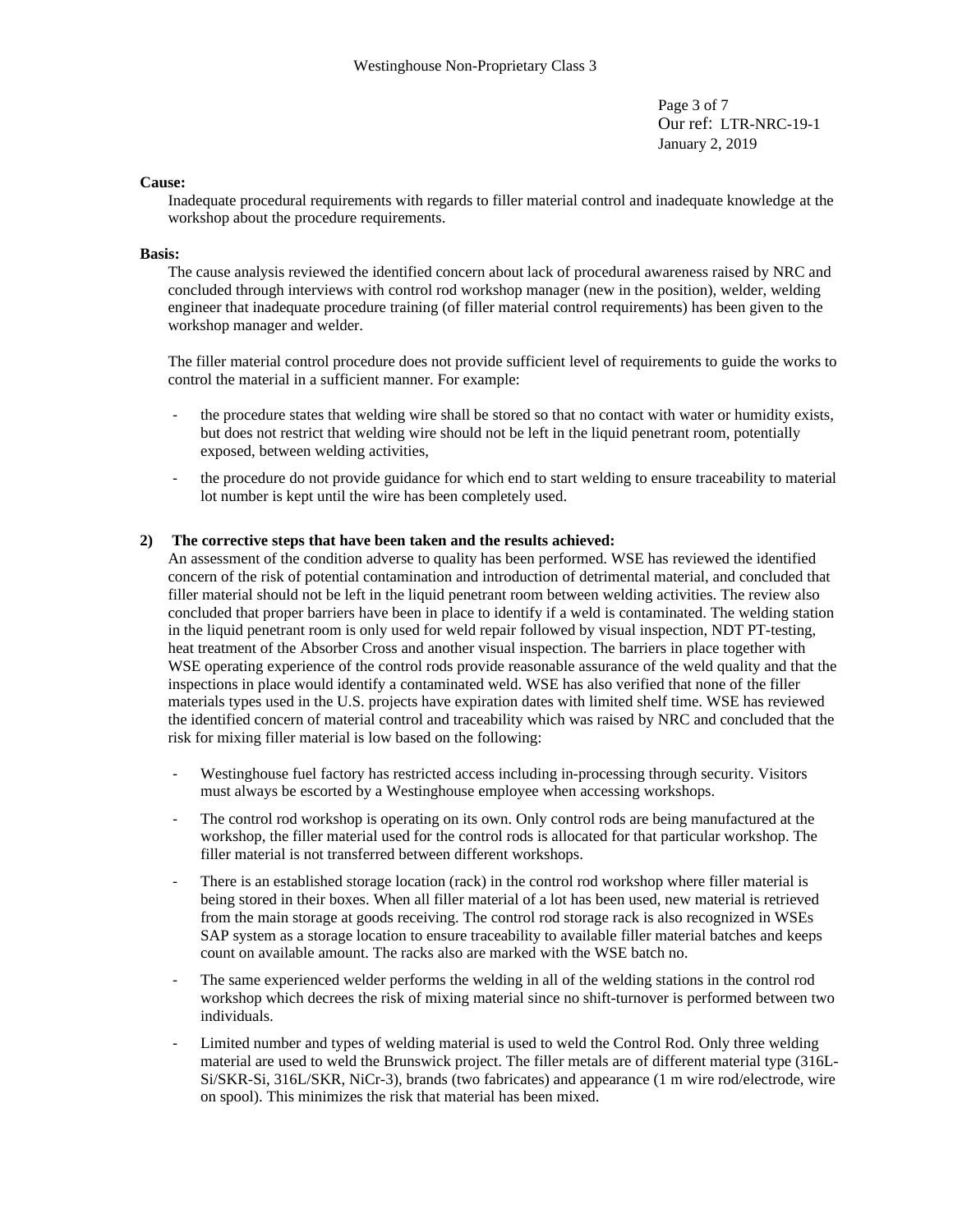Page 4 of 7 Our ref: LTR-NRC-19-1 January 2, 2019

- The consumption of welding material is low so the same material lot/heat is used for several years which minimize the risk for mixing filler material types and lots/heats.
- The heat/lot number is marked only on one side of the welding material. The risk observed is that the welding could be started from the end of the filler material where the lot/heat number is located, which increases risk for potentially loose traceability to lot/heat no. of the wire between welding activities. However the routine used by the welder is to scrap and use another rod/wire if uncertainties would occur. The material type is stamped on both ends so the welder can identify 316L vs. NiCr-3 material type.
- Prior to start welding, the welder verifies that the filler material type and batch is accurate which is acknowledged by sign-off in the Manufacturing system to ensure traceability to used filler material. Only the filler material for the ongoing welding is brought to the welding station. Once the welding is completed it is returned to the storage rack.

As a result of the finding identified by NRC following interim compensatory actions have been taken:

- A workshop walk-down has been performed by the Welding Engineer together with the welder to verify and confirm that only applicable weld filler material for the ongoing project is maintained at the work station.
- The welding material in the liquid penetrant room has been removed.
- Welding material stored in the control rod workshop storage rack but not used for the ongoing project has been removed and sent back to the main storage at goods receiving.
- The welder has been instructed to only bend the filler material end with the material number and always start welding on the end without lot number.

The compensatory actions completed above are judged to be sufficient to control the filler material while the corrective action plan items are being implemented.

# **3) The corrective steps that will be taken to avoid noncompliance:**

Corrective action #1: Revise procedure BFE 13-110 to provide clearer requirements to control the filler material control and include the following:

- That bending of filler material wire is performed on the correct end of the rod/wire.
- Correct filler wire batch is verified before placing it in the control rod "storage" (rack) in the workshop.
- That all filler material batches are exchanged when a new batch/lot of same type is introduced in the workshop. Only one batch/lot of same type should be available in the workshop.
- No filler material is being maintained in a location with increased risk of contamination between welding activities, e.g., in the penetrant room.

Corrective Action #2: Revise the operating work instructions for the Control Rod workshop to include that filler material shall be handled in accordance with procedure BFE 13-110.

Corrective Action #3: Perform training of revised procedure (BFE 13-110) to manager and welding operators at in the control rod workshop. The managers and welders shall also be put on distribution list for any future procedure revision for future procedure changes requiring training.

Corrective Action #4: Welding Engineer shall perform and document a completed surveillance in the control rod workshop to verify that filler material is being controlled in accordance with the revised procedures and requirements.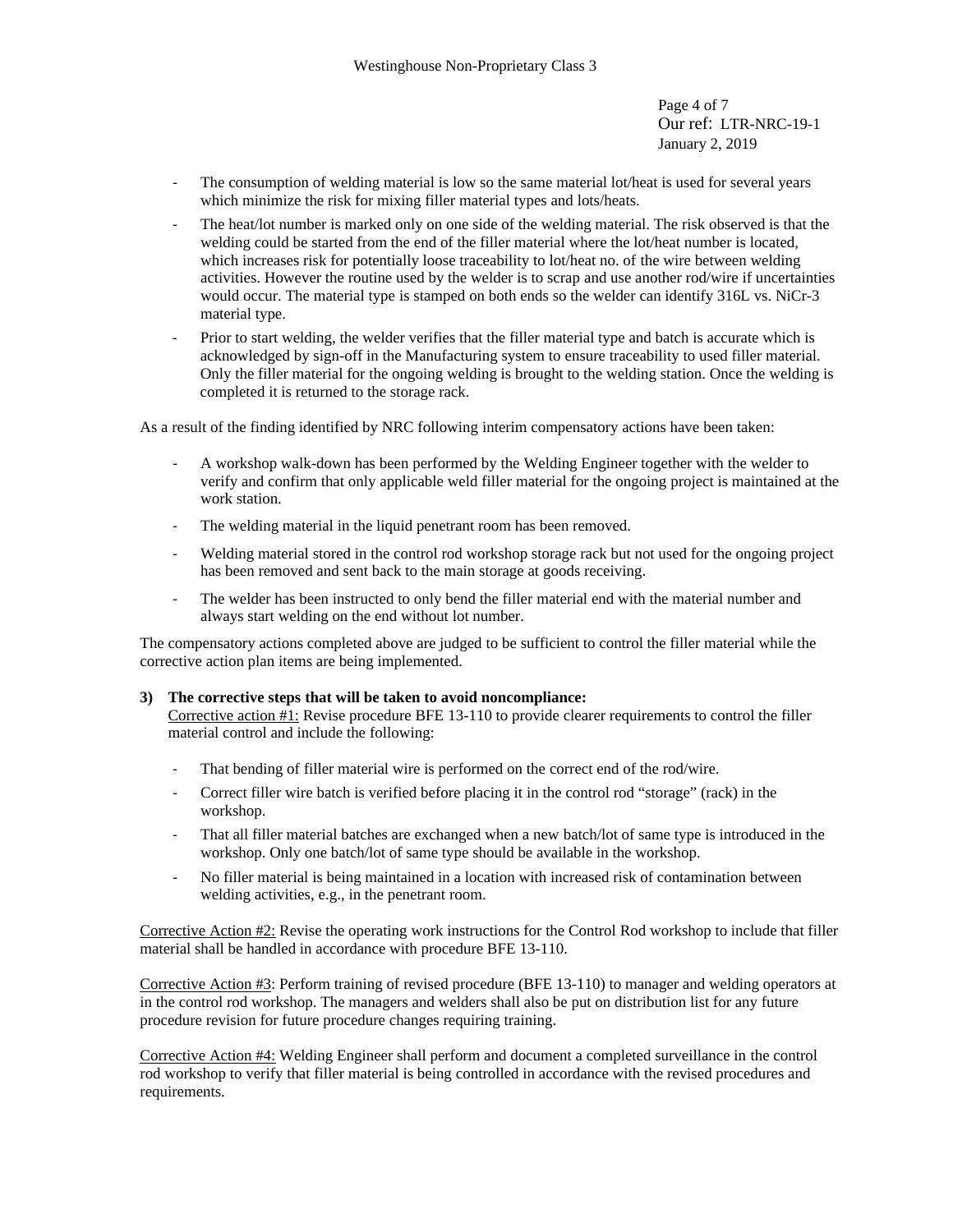Page 5 of 7 Our ref: LTR-NRC-19-1 January 2, 2019

# **4) The date when the corrective action (CA) will be completed:**

CA1) Revise procedure BFE 13-110 Due date: March 15, 2019 CA2) Revise Control Rod work instruction(s) Due date: April 15, 2019 CA3) Perform training of revised procedure(s) Due date: April 30, 2019 CA4) Perform a Surveillance focused on filler material control Due date: May 31, 2019

## **Nonconformance 99901408/2018-201-02**

Criterion X "Inspection," of Appendix B to 10 CFR Part 50 states, in part, that "A program for inspection of activities affecting quality shall be established and executed by or for the organization performing the activity to verify conformance with the documented instructions, procedures, and drawings for accomplishing the activity. Such inspection shall be performed by individuals other than those who performed the activity being inspected. Examinations, measurements, or tests of material or products processed shall be performed for each work operation where necessary to assure quality. If inspection of processed material or products is impossible or disadvantageous, indirect control by monitoring processing methods, equipment, and personnel shall be provided."

WES' drawing No. 336028, "Absorber Cross," Revision 0, dated November 3, 2011, specifies a root gap acceptance criteria of 0.5 mm to 2.0 mm for welding the absorber cross to the velocity limiter. Section 5.2 of WES' Quality Management System, Revision 7, dated August 27, 2013, states that "Inspection and testing are performed on both purchased and manufactured items, as applicable, to verify compliance with acceptance criteria. For safety-related items and services, inspections or tests will be performed by qualified personnel who are independent of those performing the work."

Contrary to the above, as of October 19, 2018, WES failed to execute an inspection of an activity affecting quality to verify conformance with the drawing and failed to ensure that the inspection was performed by an individual other than the one who performed the activity being inspected. Specifically, WES did not inspect the fit-up of weld No. 101407 for welding the absorber cross to the velocity limiter of the control rod blades for Brunswick to verify that the dimension of the root gap was within the drawing specifications using an appropriate measuring device or gauge. Instead, the welder relied on visual estimation, based on experience only, to determine if the root gap met the required dimensions. Only after the NRC inspection team requested that the root gap be verified by an appropriate measuring device or gauge, the welder proceeded to use a calibrated 2 mm gauge to determine if the root gap was within the qualified range of 0.5 mm to 2 mm. Using the 2 mm gauge, the welder easily inserted the gauge in the root gap, which meant that the root gap exceeded the maximum qualified range of 2 mm. In addition, this dimension was not verified by the Quality Control inspector to ensure that the drawing specifications were met prior to welding. Confirming that root gaps meet the required dimensions from the drawing specifications is necessary to ensure that the welder and/or the weld procedure are properly qualified. Since weld procedures are qualified using production duplicates, dimensional deviations from those qualified can affect the overall quality, dimensions, and safety function of the control rod blade.

## **Westinghouse response:**

Westinghouse has created issue report IR-2018-17670 in our Corrective Actions Program to track the issue and completion of the suggested corrective action plan.

**1) The reason for the noncompliance or, if contested, the basis for disputing the noncompliance:** Westinghouse is not contesting the noncompliance but is providing clarification to parts of the issue raised by NRC (as described below) and documented in the inspection report (report no. 99901408/2018-201): *"WES' drawing No. 336028, "Absorber Cross," Revision 0, dated November 3, 2011, specifies a root gap acceptance criteria of 0.5 mm to 2.0 mm for welding the absorber cross to the velocity limiter."*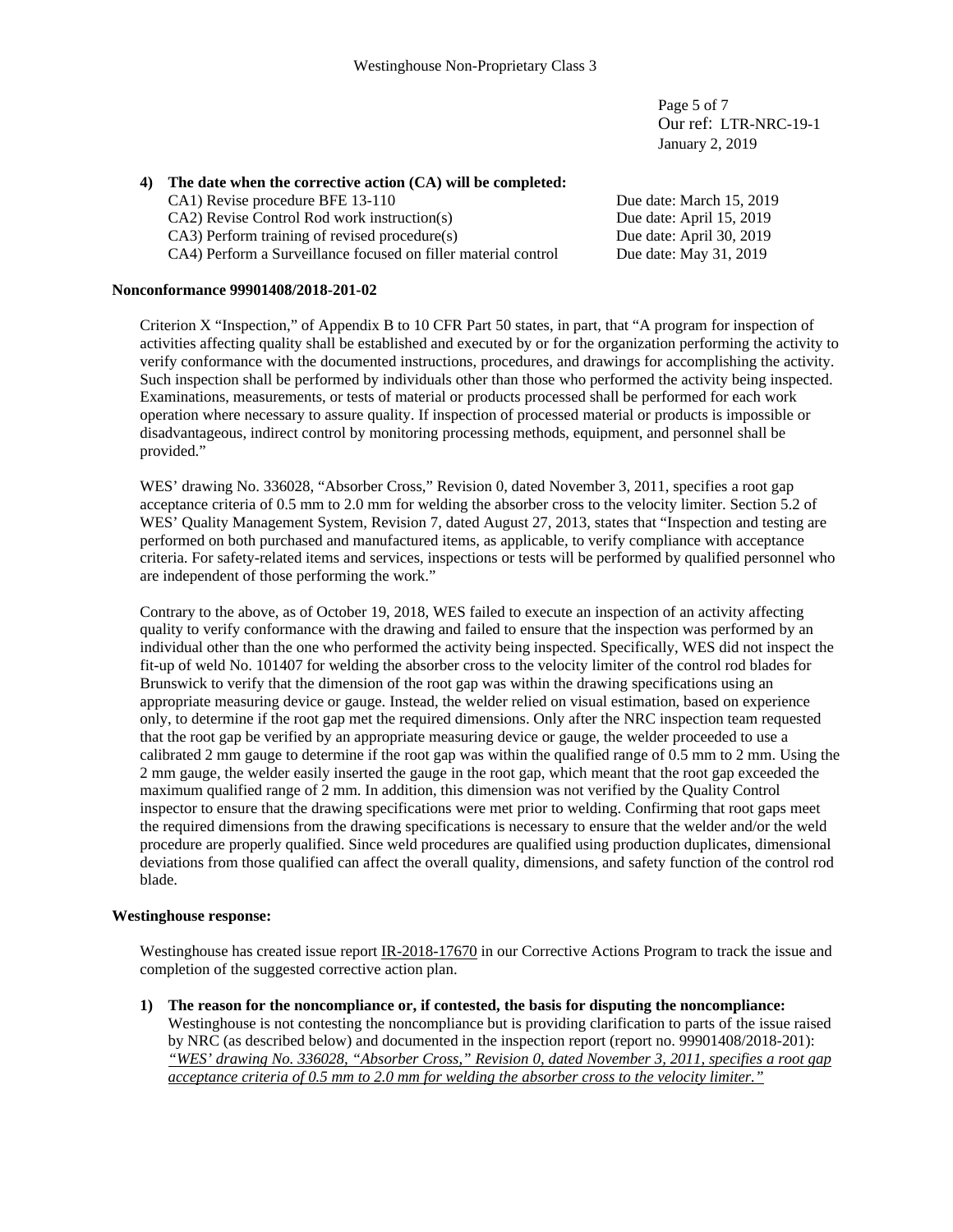Page 6 of 7 Our ref: LTR-NRC-19-1 January 2, 2019

**WSE response:** The drawing does not contain any limitations or requirement on root gap thus it is not a design or drawing requirement. The root gap limit is stated in the Welding Procedure Specification (WPS 172) and is a production process control limit. It is not clearly described that it is limits to provide guidance for the welder.

"WES failed to execute an inspection of an activity affecting quality to verify conformance with the drawing and failed to ensure that the inspection was performed by an individual other than the one who performed *the activity being inspected."*

**WSE response:** The root gap criterion of 0.5 mm to 2.0 mm is a production process control limit, and is not required to be verified by an independent quality inspector. The total length of the absorber cross assembly is a drawing requirement, which is 100% verified as quality control inspection performed a by qualified and independent inspector.

"Specifically, WES did not inspect the fit-up of weld No. 101407 for welding the absorber cross to the velocity limiter of the control rod blades for Brunswick to verify that the dimension of the root gap was *within the drawing specifications using an appropriate measuring device or gauge. "*

Instead, the welder relied on visual estimation, based on experience only, to determine if the root gap met *the required dimensions."*

**WSE response:** The Welding Procedure Specification (WPS 172) provides the production process control limit as 0.5 to 2.0 mm. Information provided by the welder (during interview after the inspection) is that the weld result is improved when the root gap set closer to 2.0 mm, which is normally verified by the welder by using a filler material wire of 1.6 mm diameter. On this occasion the root gap was measured to exceed the limits by 0.1 mm (total gap of 2.1 mm). The Qualification report shows that 3.0 mm has been used during welding qualification and as mentioned above the limits are established as production process control limit. The important design requirement is the total length of the velocity limiter welded on to the absorber cross. Also note that the weld is 100% tested by NDT RT.

*"Only after the NRC inspection team requested that the root gap be verified by an appropriate measuring* device or gauge, the welder proceeded to use a calibrated 2 mm gauge to determine if the root gap was within the qualified range of 0.5 mm to 2 mm. Using the 2 mm gauge, the welder easily inserted the gauge in *the root gap, which meant that the root gap exceeded the maximum qualified range of 2 mm."*

**WSE response:** Even though it is a production process control limit the welder operator should have access to and use proper M&TE to verify that he/she is within those limits.

*"In addition, this dimension was not verified by the Quality Control inspector to ensure that the drawing specifications were met prior to welding. Confirming that root gaps meet the required dimensions from the drawing specifications is necessary to ensure that the welder and/or the weld procedure are properly qualified. Since weld procedures are qualified using production duplicates, dimensional deviations from those qualified can affect the overall quality, dimensions, and safety function of the control rod blade."*

**WSE response:** As explained above the limits identified in the WPS are production process control limit which do not require a qualified inspector to verify. WSE has concluded that this issue has no impact on product quality or safety function of the control rod blade since all drawing requirements and qualified conditions have been met and verified through ordinary quality inspections.

The limited cause analysis performed concluded the following cause(s):